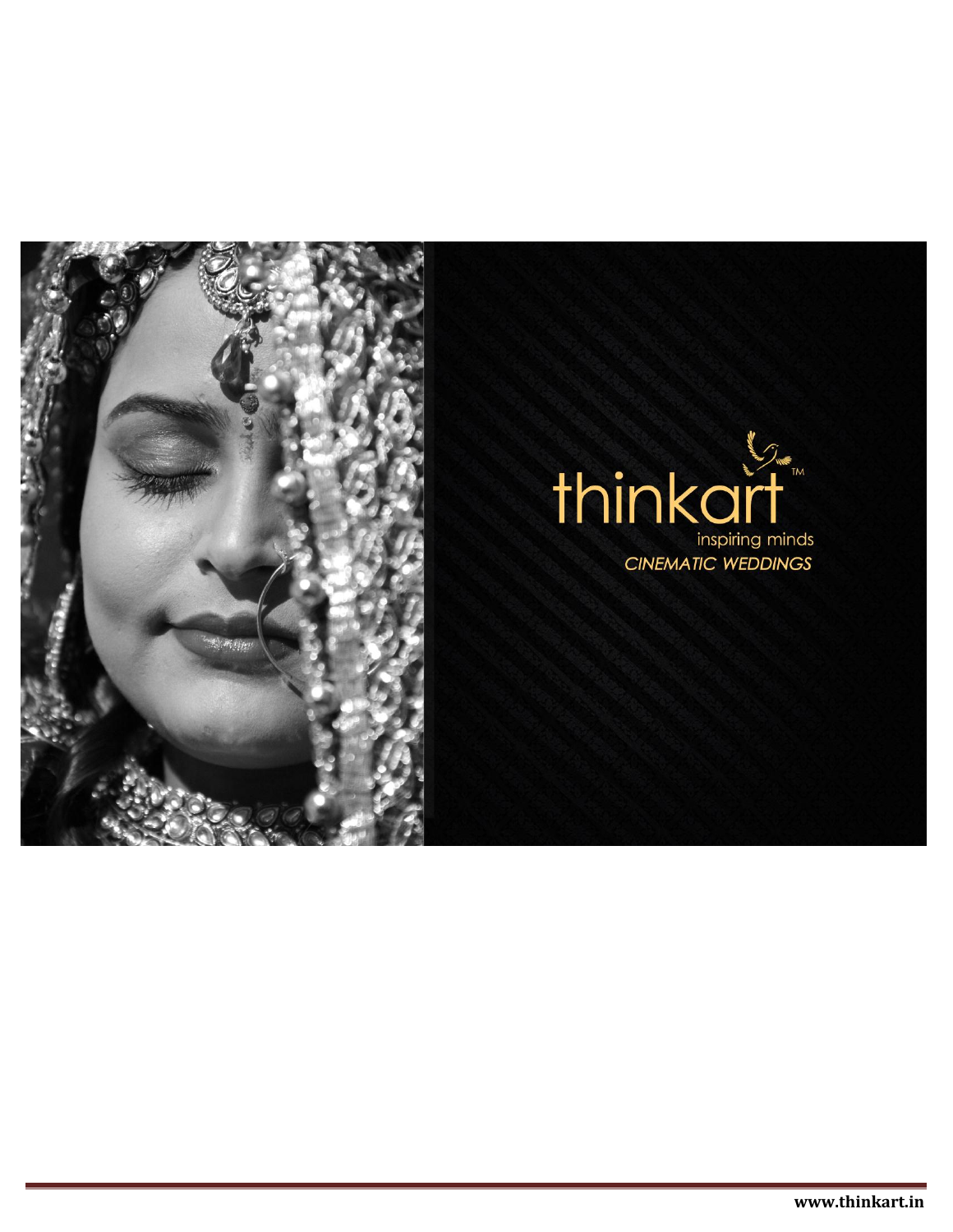

+91-90-45-487-054, 75-20-460-754

 $\times$ thinkartservice@gmail.com

∰ www.thinkart.in

Chat Gali, Sadar Bazar, Agra-282001

# ABOUTUS

With an extensive movie and broadcast background, we at "A Thinkart Cinematic Production" are unique & professional with the vision and the ingenuity to deliver a difference. A dedicated in-house team with the essential professional expertise & tools combined with an utmost motivation, we have made it our passion to raise the standard of weddings today, with bubbling creativity, intense innovation and a truly elegant and timeless presentation. Utilizing our experience and knowledge we are paving a new market in the industry that is approachable whilst retaining innovation and professionalisms for the mainstream. Customer satisfaction is our passion, cinematic's our experience, Creativity is our aptitude, flexibility our compassion, Professionalism is the Method, style our distinction, Masterful is our presentation, ambition our incentive, Innovation is a necessity and your wedding our medium.

Dedicated, passionate, perfectionists comprise our team. We strive to cinematically film your wedding day, into a masterpiece. Unique, creative and quality storytelling, is what we aspire to produce. We film every beautiful, priceless and intangible detail that pervades every moment of your wedding day. Each masterpiece we produce is customized to suit our client's unique story. Our prices vary according to the logistics of the wedding, size-scope of the wedding and final product envisioned by you.

At "A Thinkart Cinematics Production" we truly believe a 5 minute story on Video can be more powerful than a thousand words, and now with the advent of digital technologies we can play, share, distribute video content on the move & even restore this media for future generations to see.

**Congratulation's**, upon finding us, you are one step closer to realizing your dream. Ever since the era of wedding cinematography starts, we are one of many among others who are inspired to share our vision with yours. Our journey begins with yours, there are Stories yet to be told, Tears to be shed, Laughter to be cherished, and Love to be shared. So you're planning your upcoming wedding and are now thinking about at how will you preserve these moments forever. Well then, photography & video is probably at the top of your list. Now the question becomes, which production company do you commission? Here at A Thinkart Cinematic Production, we take our wedding's very seriously and document each event with a special passion. We value our self as high as you value your wedding; therefore we always keep improving ourselves.

#### **Wedding Filming**

**Cinematic Wedding Films:** 7 minute each ceremony / each day activity.

**Wedding Film:** The Time Duration Depends on your function. **(including all functions like Haldi, Mehandi, sangeet etc.)**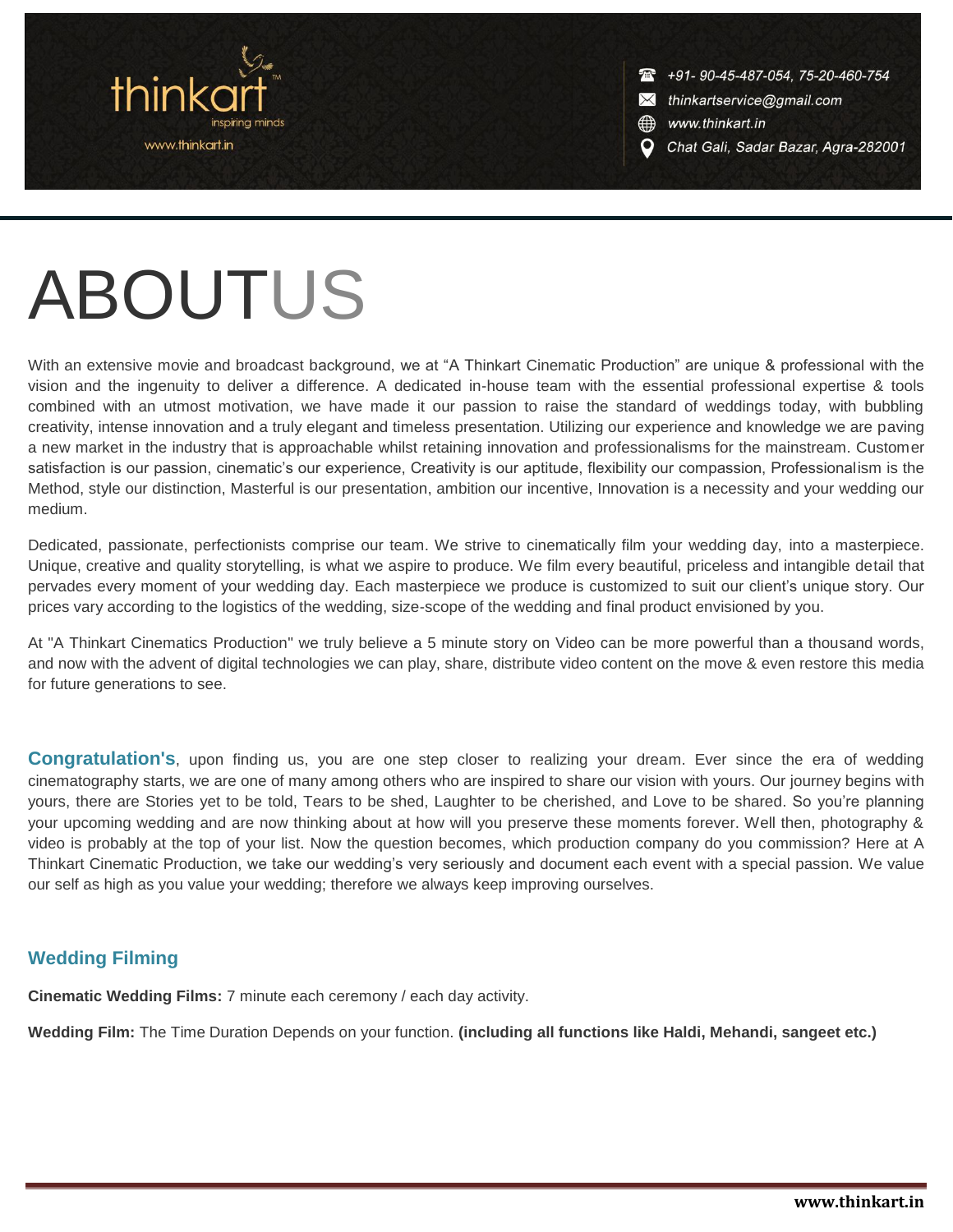#### **Cinematic Wedding Films**

At, A Thinkart Cinematic wedding production we just don't shoot wedding films, we produce unforgettable memories which you will cherish for a lifetime and so will future generations… our idea is to produce wedding films with a pinch of soul, we spend hours & hours in editing the films & grading them, this is the reason we are not all over the place and we are limited to the number of wedding projects we produce in a year. A 7 minute film with sequences of the entire day make A Cinematic Wedding Film, the pre wedding shots are artistically canned a day before the wedding & then we shoot the wedding day & ceremonies, all these portions are shot in our signature Thinkart wedding style to give you a Wedding Film with soul.

#### **Couple Bollywood Song**

Do you have a Bollywood song that you love, well now its your dream come true, we at a Thinkart wedding production have a Choreographer who could make your dream come true and you and your fiancé could feature in a wedding song of our choice with complete styling and outfits to fit the original song of your choice, all shot in a day. Yes it true...! (This service is chargeable.)

#### **Interactive Films for iPad, iPhone, Blackberry & Android Devices**

All films produced under duration of 8 minutes can be integrated and HD 16:9 dispaly to all devices such as iPad, iPhone, Android Phone & Tablet & Blackberry, this service is available to all clients at no extra cost.

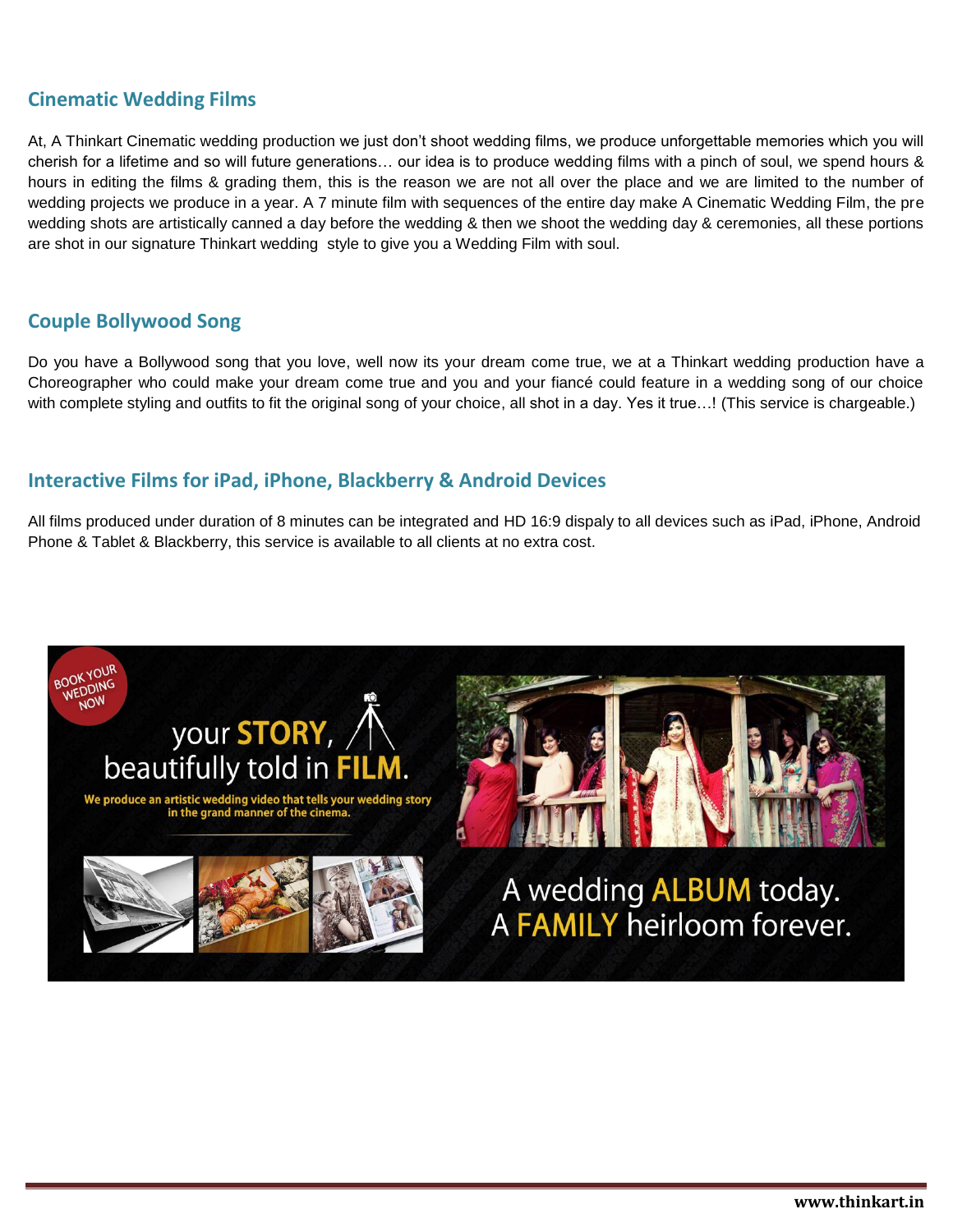### WEDDINGAGGREMENT

Thank you for choosing Thinkart Wedding as your wedding event. "A 50% deposit is needed to secure your date". This deposit is non- refundable in the event of cancellation or date change.

 **Signed …….…………………………..**

*This is our complete planning and directing package, From start to finish, we take care of all the details and services you request. While having a professional on your side to make sure it all turns out Fabulous.*